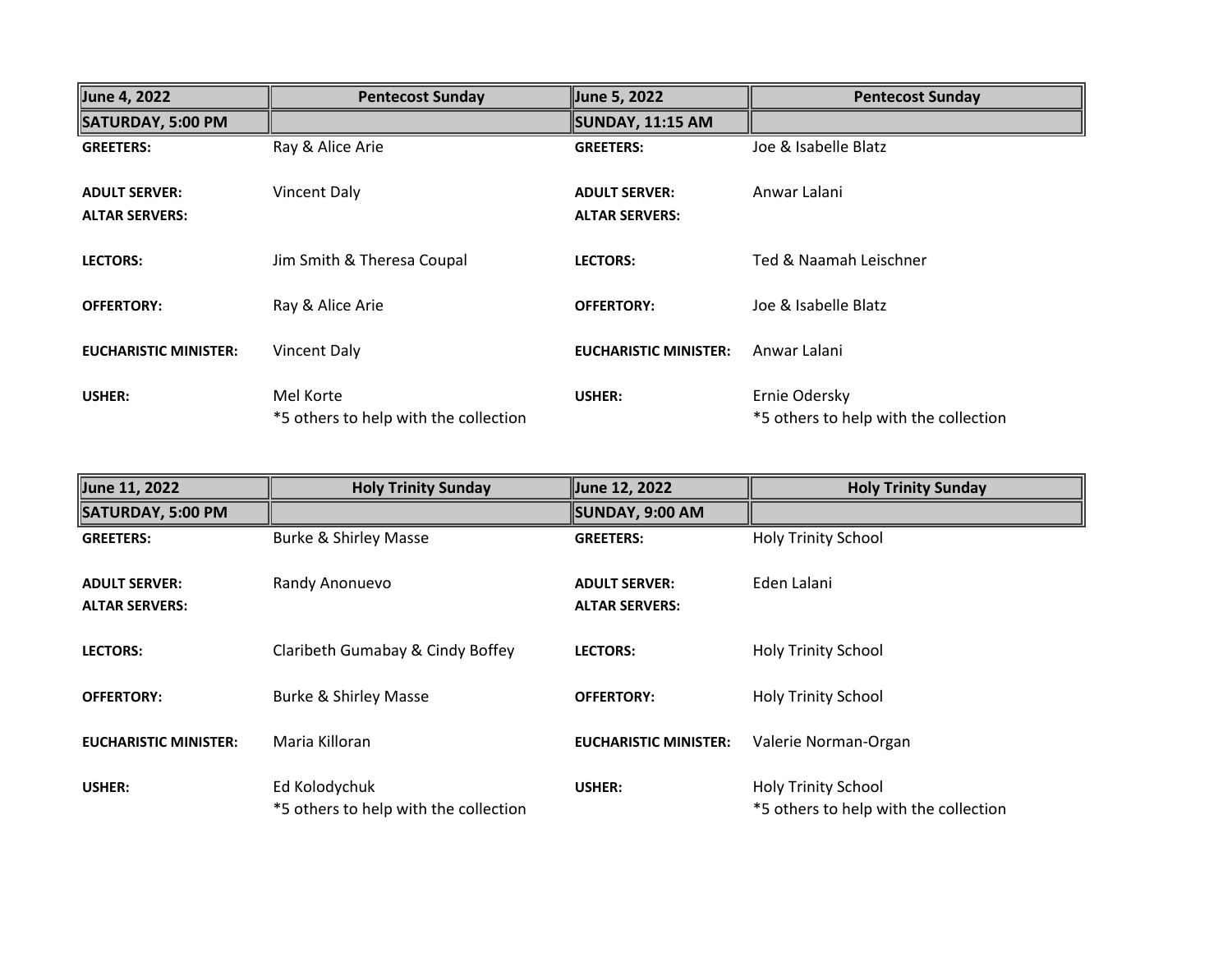| June 18, 2022                                 | <b>Corpus Christi</b>                                  | June 19, 2022                                 | <b>Corpus Christi</b>                    |
|-----------------------------------------------|--------------------------------------------------------|-----------------------------------------------|------------------------------------------|
| <b>SATURDAY, 5:00 PM</b>                      |                                                        | SUNDAY, 11:15 AM                              | <b>1st Communion Sunday/Father's Day</b> |
| <b>GREETERS:</b>                              | Dawn Elphick-Woodbury & Family                         | <b>GREETERS:</b>                              | Couples for Christ (Rodel Canilang)      |
| <b>ADULT SERVER:</b><br><b>ALTAR SERVERS:</b> | Vincent Daly                                           | <b>ADULT SERVER:</b><br><b>ALTAR SERVERS:</b> | <b>Richard Torres</b>                    |
| <b>LECTORS:</b>                               | John & Mary Trenholm                                   | <b>LECTORS:</b>                               | 1st Communion Class                      |
| <b>OFFERTORY:</b>                             | Dawn Elphick-Woodbury & Family                         | <b>OFFERTORY:</b>                             | <b>1st Communion Class</b>               |
| <b>EUCHARISTIC MINISTER:</b>                  | Mary Trenholm                                          | <b>EUCHARISTIC MINISTER:</b>                  | Jessie Bugaoisan                         |
| USHER:                                        | John Trenholm<br>*5 others to help with the collection | USHER:                                        | 1st Communion Class (6 People)           |

| June 25, 2022                                 | 13th Sunday in Ordinary Time                        | June 26, 2022                                 | 13th Sunday in Ordinary Time                                 |
|-----------------------------------------------|-----------------------------------------------------|-----------------------------------------------|--------------------------------------------------------------|
| SATURDAY, 5:00 PM                             |                                                     | SUNDAY, 9:00 AM                               |                                                              |
| <b>GREETERS:</b>                              | Christine Hogen & Louise Reeve                      | <b>GREETERS:</b>                              | Joe & Maureen Gustafson                                      |
| <b>ADULT SERVER:</b><br><b>ALTAR SERVERS:</b> | Jonnah Pablo                                        | <b>ADULT SERVER:</b><br><b>ALTAR SERVERS:</b> | Mariano Sanchez                                              |
| <b>LECTORS:</b>                               | Jo-Anne Sell & Kathy Kemmere                        | <b>LECTORS:</b>                               | Barry & Rebecca Bontilao                                     |
| <b>OFFERTORY:</b>                             | Lisette Berry & Florence Buckley                    | <b>OFFERTORY:</b>                             | Murray & Diane Arbuckle                                      |
| <b>EUCHARISTIC MINISTER:</b>                  | Deacon Charles Johnston                             | <b>EUCHARISTIC MINISTER:</b>                  | Cathy Wright                                                 |
| USHER:                                        | Al Kemmere<br>*5 others to help with the collection | USHER:                                        | Knights of Columbus<br>*6 needed to help with the collection |